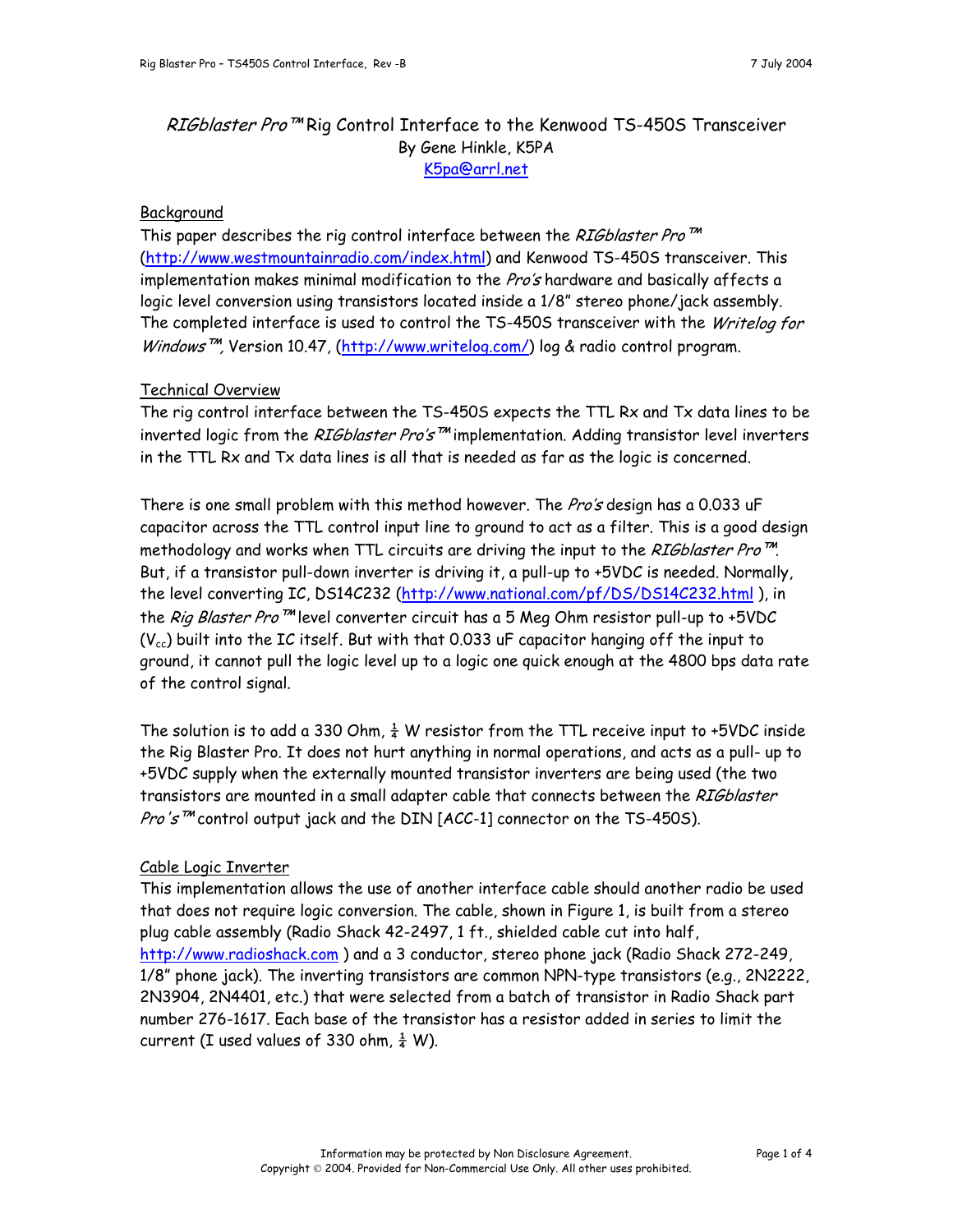

**Figure 1. In-line Adapter Cable Containing Transistor Logic Inverters and Resistors**

Figure 2 shows the schematic layout for the logic level inverter cable.



Ring is wired to ring and tip to tip with logic level conversion in-between

**Figure 2. Schematic of the In-line Inverter Cable**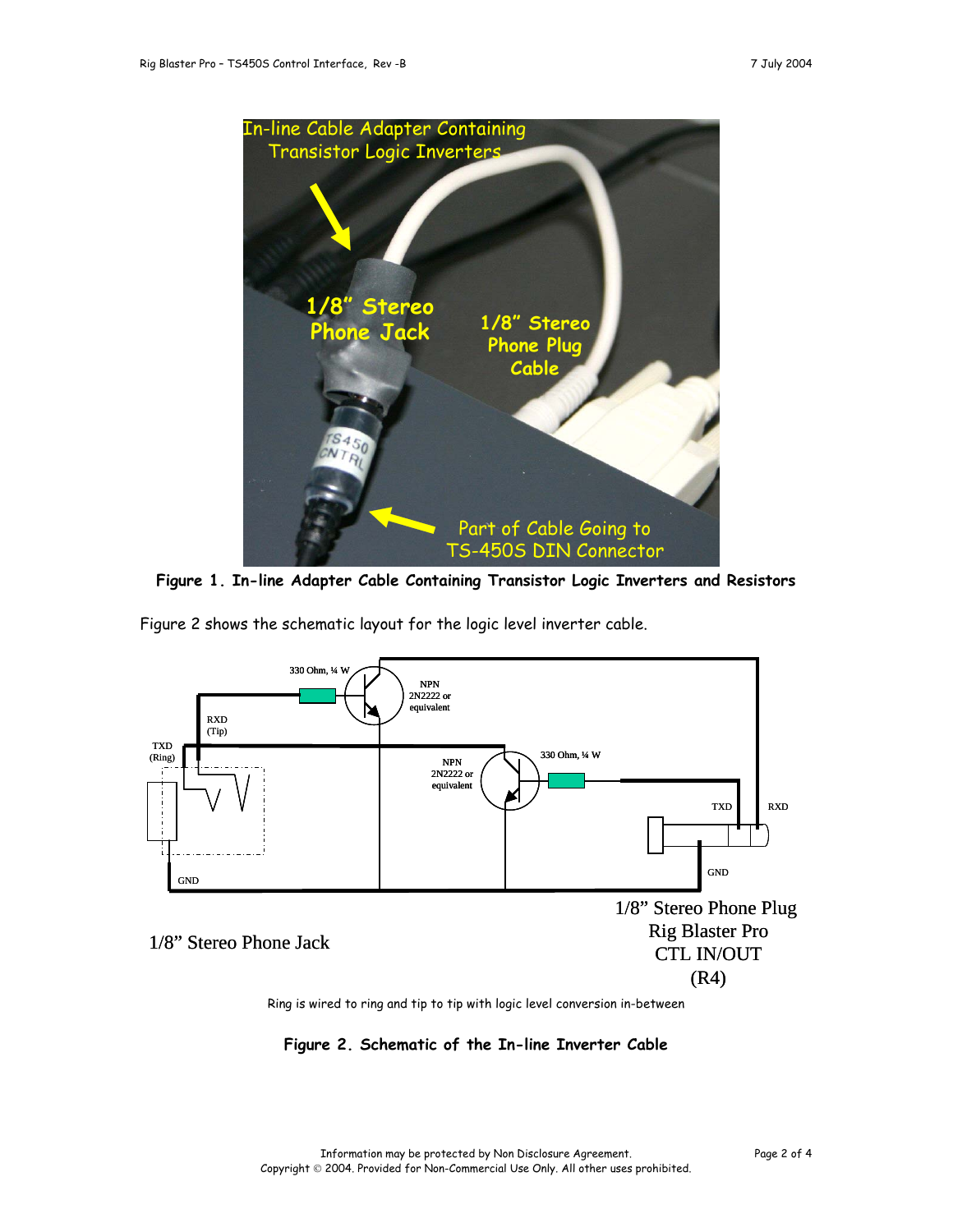## TS-450S Interface Cable

A cable is still necessary to connect from this inverter cable assembly to the TS-450S DIN connector. The cable is already shown correctly in the RIGblaster Pro<sup>™</sup> documentation but is redrawn in Figure 3 for completeness. The cable is made from another 1/8" stereo phone cable cut to length (as needed) and then connected to a full sized, 6-pin, male pin, DIN type connector. This connector and cable were purchased from a local supply house. There is nothing special about the cable assembly; use good quality shielded cable and cut the assembly to the required length for your situation. In the previous photo shown, this cable is shown attached to the inverting cable adapter and has the label TS-450 CNTRL wrapped around the plug.





### Pull-up Resistor Addition

The last item needed is to add the pull-up resistor inside the *RIGblaster Pro* ™ chassis. Figure 4 shows the location of the 330 Ohm,  $\frac{1}{4}$  W pull up resistor. It attaches from one end of the R28 resistor to the +5VDC output regulator lead of U6. Static protection measures should be taken to prevent damage to the circuit board's electronics. Alternately, two small clip leads as shown in Figure 5 could be used to attach to the R28 resistor and +5VDC lead to avoid having to solder the connection. If you do solder, use only the amount of heat necessary to create a solid connection to avoid heat damage to the board or components. The use of this pull-up resistor is in parallel with a 5 meg-Ohm resistor internal to the level converting IC. It will have no affect on its operation when regular TTL circuits are used to interface to the RIGblaster Pro $^{m}$ , thus it can be left installed for other radio interfacing as well.